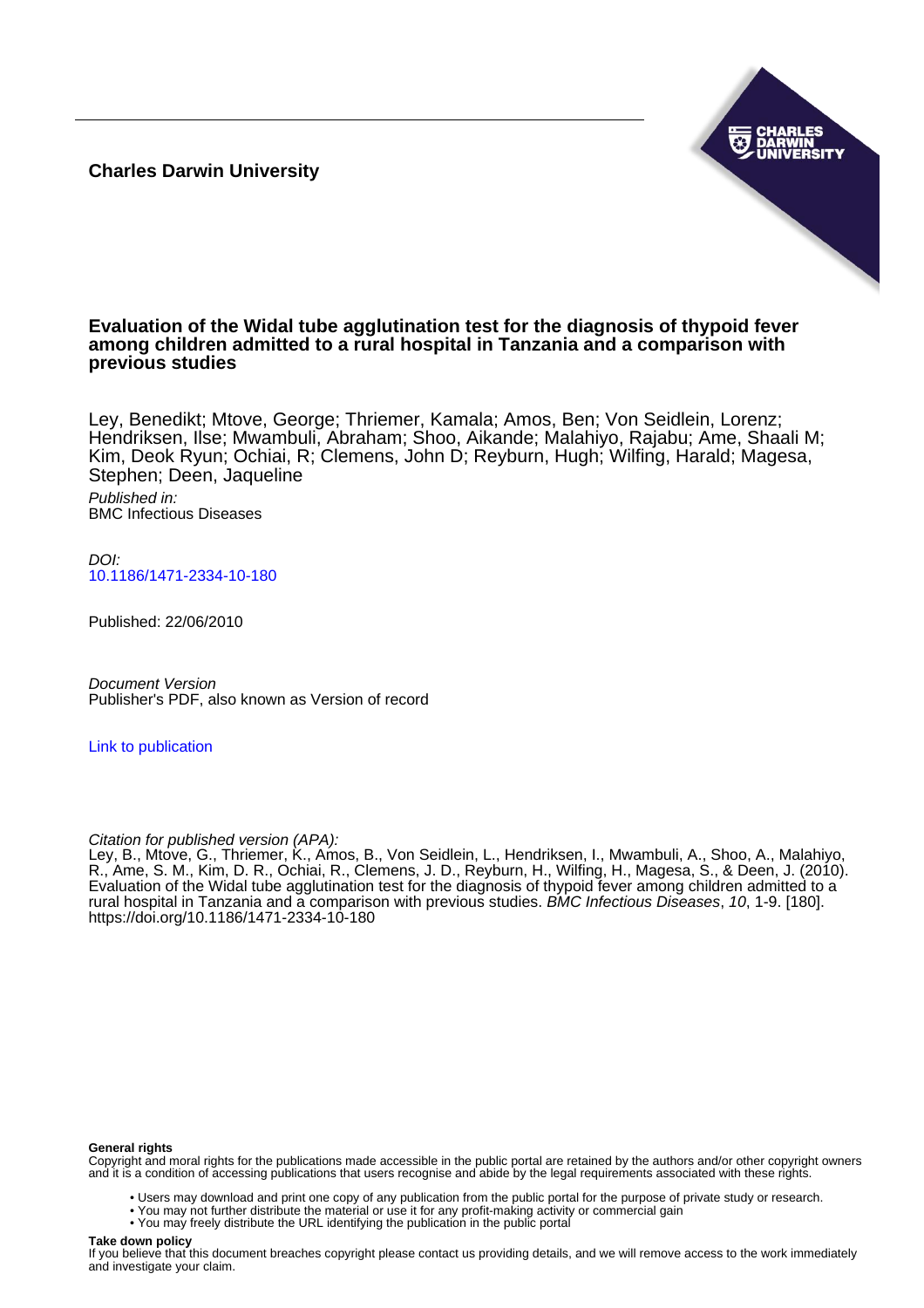## **RESEARCH ARTICLE Open Access**



# Evaluation of the Widal tube agglutination test for the diagnosis of typhoid fever among children admitted to a rural hdospital in Tanzania and a comparison with previous studies

Benedikt Ley<sup>\*1</sup>, George Mtove<sup>2,3</sup>, Kamala Thriemer<sup>1</sup>, Ben Amos<sup>3,4</sup>, Lorenz von Seidlein<sup>1,3</sup>, Ilse Hendriksen<sup>3,5</sup>, Abraham Mwambuli<sup>3</sup>, Aikande Shoo<sup>3,4</sup>, Rajabu Malahiyo<sup>4</sup>, Shaali M Ame<sup>6</sup>, Deok R Kim<sup>1</sup>, Leon R Ochiai<sup>1</sup>, John D Clemens<sup>1</sup>, Hugh Reyburn<sup>3,7</sup>, Harald Wilfing<sup>8</sup>, Stephen Magesa<sup>2,3</sup> and Jacqueline L Deen<sup>1,3</sup>

## **Abstract**

**Background:** The diagnosis of typhoid fever is confirmed by culture of Salmonella enterica serotype Typhi (S. typhi). However, a more rapid, simpler, and cheaper diagnostic method would be very useful especially in developing countries. The Widal test is widely used in Africa but little information exists about its reliability.

**Methods:** We assessed the performance of the Widal tube agglutination test among febrile hospitalized Tanzanian children. We calculated the sensitivity, specificity, positive predictive value (PPV), and negative predictive value (NPV) of various anti-TH and -TO titers using culture-confirmed typhoid fever cases as the "true positives" and all other febrile children with blood culture negative for S. typhi as the "true negatives."

**Results:** We found that 16 (1%) of 1,680 children had culture-proven typhoid fever. A single anti-TH titer of 1:80 and higher was the optimal indicator of typhoid fever. This had a sensitivity of 75%, specificity of 98%, NPV of 100%, but PPV was only 26%. We compared our main findings with those from previous studies.

**Conclusion:** Among febrile hospitalized Tanzanian children with a low prevalence of typhoid fever, a Widal titer of ≥ 1:80 performed well in terms of sensitivity, specificity, and NPV. However a test with improved PPV that is similarly easy to apply and cost-efficient is desirable.

## **Background**

*Salmonella enterica* serotype Typhi (*S. typhi*), the causative agent of typhoid fever, was calculated to have caused approximately 200,000 deaths globally in 2000 [1]. The clinical picture of typhoid fever is nonspecific; confirmed diagnosis through blood or bone-marrow culture requires expensive and labor-intensive isolation and identification of the organism, which may take up to seven days. A cheap and rapid alternative laboratory test is desirable, especially for developing country settings where typhoid fever is a major public health burden.

Various agglutination tests have been developed [2] of which the Widal method is the oldest and remains the

in Africa. \* Correspondence: bnley@ivi.int

1 International Vaccine Institute, Seoul, Korea

Full list of author information is available at the end of the article

most widely used. The test was first introduced by F. Widal in 1896 [2] and is based on a macroscopically visible serum - mediated agglutination reaction between *S. typhi* somatic lipopolysacharide O antigens (TO) and flagellar H antigens (TH). Laboratories in industrialized countries have stopped performing the assay. In Africa the Widal test is still widely used [3] because typhoid fever is perceived to be endemic in the area [3] and the Widal test is the only rapid diagnostic assay that is available and affordable. The Widal test is commonly performed when children and adults present with fever to treatment centers, as few centers have the capacity to perform micro-bacterial culture [4]. Despite this widespread use, little has been published on its performance



© 2010 Ley et al; licensee BioMed Central Ltd. This is an Open Access article distributed under the terms of the Creative Commons At-**Bio Med** Central tribution License (http://creativecommons.org/licenses/by/2.0), which permits unrestricted use, distribution, and reproduction in any medium, provided the original work is properly cited.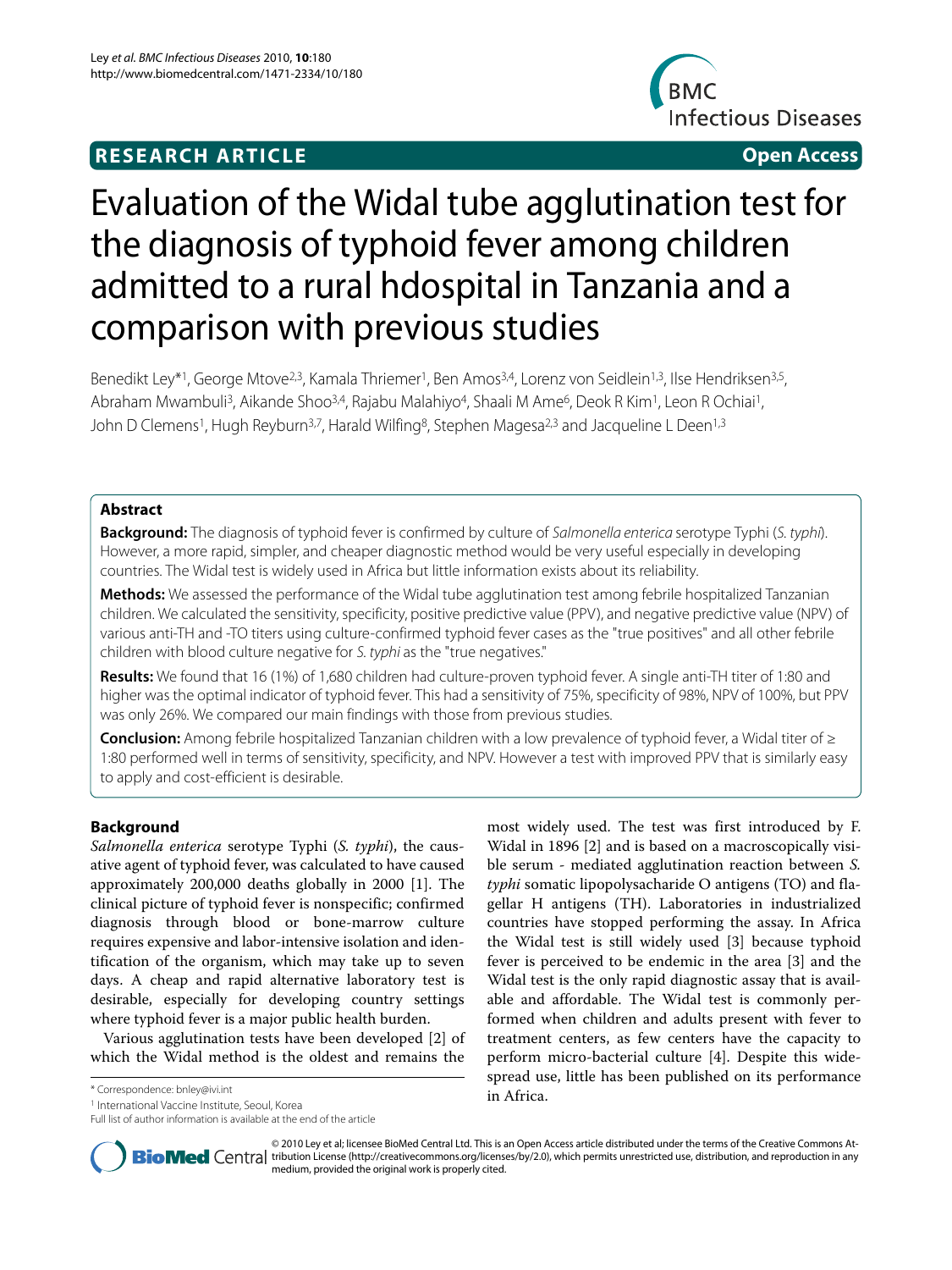We assessed the sensitivity, specificity, positive predictive value (PPV), and negative predictive value (NPV) of the Widal tube agglutination test among Tanzanian children hospitalized with febrile illness and compared our results with those from previous studies.

## **Methods**

#### **Study site and population**

The study was conducted as part of a childhood fever surveillance study at Teule Hospital in Muheza district of Northeastern Tanzania from 2008 to 2009. Muheza district is located between the foothills of Kilimanjaro and the coastal town of Tanga. The area is highly endemic for *Plasmodium falciparum* malaria with perennial transmission and two seasonal peaks [5]. HIV sero-prevalence among antenatal clinic attendees was about 7% in 2007 [6]. Teule Hospital is a busy 330-bed district-level general hospital, serving a surrounding population of 277,000. It has two 35-bed in-patient pediatric wards receiving approximately 5,000 child admissions per year (2008).

#### **Inclusion Criteria**

Children aged 2 months to 14 years were screened for eligibility during study hours from 7am to 7pm, Monday to Sunday. Children with fever of 3 or more days prior to admission, or fever of less than 3 days but with at least one severity criteria (respiratory distress, deep breathing, respiratory distress in combination with severe pallor, prostration, capillary refill  $\geq$  3 seconds, temperature gradient, systolic blood pressure < 70 mm Hg, coma defined by Glasgow Coma Scale  $\leq 10$  or Blantyre Coma Scale  $\leq 2$ , severe jaundice, history of 2 or more convulsions in the last 24 hours, blood glucose < 3 mmol associated with clinical signs, neck stiffness, bulging fontanel, or oxygen saturation < 90%) were recruited into the study. All clinical information was recorded on a standard case record form. Treatment was provided according to national guidelines. On admission we collected 3 to 5 milliliters (ml) of blood (depending on body weight) from each eligible child for the Widal test and a single blood culture. All clinical procedures were performed by trained study clinical officers and nurses under the supervision of study physicians.

## **Laboratory**

Blood for culture was inoculated into BacT/ALERT™ Pediatric-fan bottles (bioMérieux, Marcy l'Etoile, France). Inoculated blood culture bottles were transported immediately to the hospital laboratory and incubated in the BacT/ALERT 3 D automated microbial detection system. Blood cultures were processed according to standard methods. Colonies with biochemical reactions on API20E suggestive of *Salmonellae* were confirmed serologically

by slide and tube agglutination testing using specific O and H antisera (Becton Dickinson, NJ, USA).

A minimum of 0.5 ml of blood was separated to obtain serum samples. All serum samples were frozen at -70°C until Widal testing was done in three batches. Widal testing was performed using standardized TO (IgM and IgG) and TH (IgG) antigens (Stained *Salmonella* Antigens kit, Span Diagnostics, India) according to standard methods as described on the package insert. In brief, each sample was diluted to a concentration of 1:40 with 0.9% NaCl in two separate plastic tubes. A single drop of antigen was added to the respective tube. Incubation times for both O and H agglutinations were 16 to 20 hours at 37°C in a water bath. Evaluation of test results was performed by at least two lab technicians on an independent basis under standardized light conditions. If agglutination was detected in a sample, testing was done on that sample diluted serially from 1:80 to 1:1280 for both O and H antigens. All laboratory procedures were performed by trained laboratory technicians under the supervision of microbiologists. Technicians performing the Widal tests were blinded to the participants' clinical picture and blood culture results.

#### **Data management**

Case report forms were double-entered into custommade data entry programs using MS-Access (Microsoft Corp.). Data management programs included error, range, and consistency check programs. Analyses were performed using EpiInfo v 3.4.3 (Centers for Disease Control and Prevention, USA) and Stata TM v 10.0 (Stata Corp., USA).

#### **Definitions and analysis**

Fever was defined as stated history or presence of fever of ≥37.5°C. Bacteremia was defined as fever with isolation of pathogenic bacteria from blood culture. Children with a febrile illness were classified as follows: those with *S. typhi* subsequently isolated from blood culture (group 1), those with non-Typhi serotypes of *S. enterica* (NTS) subsequently isolated from blood culture (group 2), those with pathogenic bacteria other than *Salmonellae* subsequently isolated from blood culture (group 3), and those whose blood culture yielded no bacterial pathogen (group 4). Malaria status was not considered in the classification. In areas of high transmission of *P. falciparum* where individuals develop immunity from previous episodes of malaria starting at a young age, asymptomatic parasitemia is common and may be detected during febrile episodes caused by another infection [7,8].

For the primary analysis, sensitivity (true-positive rate) was defined as the probability that the Widal test result would be positive when blood culture confirmed that typhoid fever was present (group 1) and specificity (true-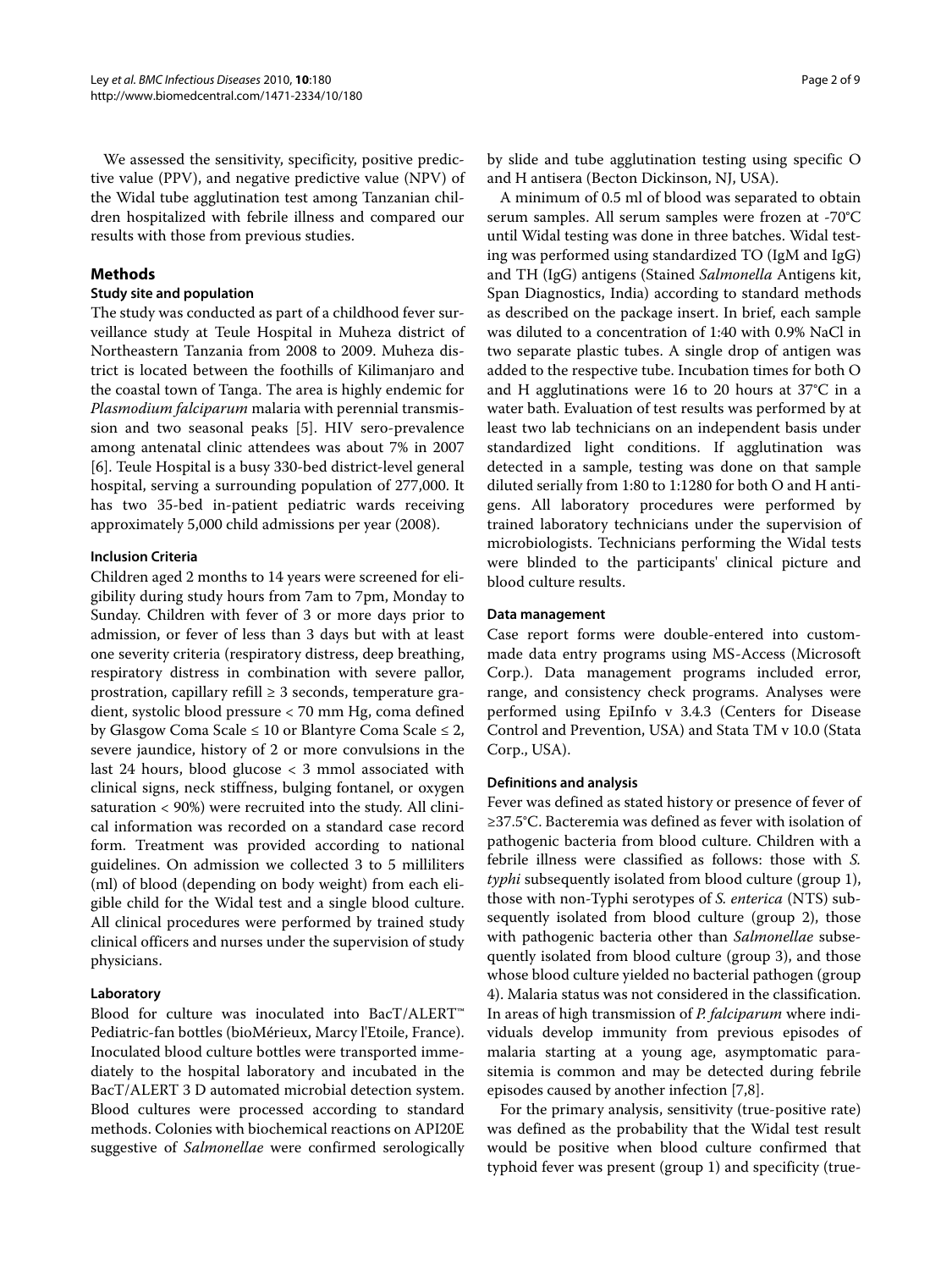negative rate) was the probability that the Widal test result would be negative when *S. typhi* was not isolated from blood culture (groups 2, 3, and 4). The positive predictive value was the probability that culture-confirmed typhoid was present when the test was positive, and the negative predictive value was the probability that cultureconfirmed typhoid was not present when the test was negative. Since serological tests detect antibody response and perform better after a period of time from the onset of the illness, sensitivity, specificity, PPV, and NPV were also calculated separately for cases presenting with fever for 5 days or less and for more than 5 days. Because controversy exists about what is the most appropriate control group to use [9-11], we conducted a secondary analysis using two alternative "true-negative" control groups as follows: those with NTS and other pathogenic bacteria isolated from blood culture (groups 2 and 3), and those with pathogenic bacteria other than *Salmonellae* isolated from blood culture (group 3).

Comparisons were made using the Chi square or Fishers' Exact test, as appropriate. Sensitivity, specificity, PPV, and NPV were calculated according to standard methods. The 95% confidence interval for sensitivity and specificity was calculated using the Wilson's Score method [12]. Analyses were performed using EpiInfo v 3.4.3 (Centers for Disease Control and Prevention, USA) and Stata TM v 10.0 (Stata Corp., USA).

#### **Literature review**

We conducted a literature review to compare our main findings with those from previous studies of similar character. We included studies of the Widal test which were identified by direct searches of the MEDLINE database through PubMed. The searches were restricted to publications from 1993 to date. We also conducted supplementary searches of the references in retrieved articles. Abstracts were reviewed and if relevant, the article was included.

#### **Ethics**

The fever surveillance was conducted following the principles governing biomedical research involving human subjects. Prior written informed consent was obtained from the parent or guardian of all study participants. The study protocol was approved by the National Institute of Medical Research, Tanzania, and the International Vaccine Institute Institutional Review Board.

#### **Results**

The flow of patients is shown in Figure 1. A total of 1,706 febrile children were enrolled out of which 26 (1.5%) were excluded for the following reasons: 19 or 1.1% had no blood culture done, 6 or 0.4% had no Widal testing done due to insufficient quantities of sera, and one case or 0.1%



had no blood culture nor Widal testing done. A total of 1,680 (98.5%) samples were included in the analysis. There were 16 or 1.0% culture-confirmed typhoid fever cases (group 1), 49 or 2.9% with NTS infection (group 2), and 113 or 6.7% with non-*Salmonella* bacteremia (group 3). From 1,502 (89.4%) children, no pathogenic bacteria were isolated from blood culture (group 4).

We assessed the age distribution and highest anti-TH and -TO titer by blood culture-confirmed diagnosis (Table 1). Children with typhoid fever were significantly older compared to the other groups. Anti-TH agglutination titers of 1:80 and higher were detected among 12/16 (75.0%) culture-confirmed typhoid fever cases compared to 7/49 (14.3%) of those with NTS infection, and 1/113  $(0.9\%)$  with other bacteremia (p values = 0.001 and < 0.001, respectively). Similarly, anti-TO agglutination titers of 1:80 and higher were detected among 11/16 (68.8%) cases of typhoid fever compared to 7/49 (14.3%) of those with NTS infection and 0/113 (0%) with other bacteremia (p values < 0.001 and < 0.001, respectively).

#### **Primary analysis**

We calculated the sensitivity, specificity, PPV, and NPV of various Widal test cut-offs for the diagnosis of typhoid fever (Table 2). The sensitivity, specificity, PPV, and NPV of an anti-TH titer of 1:80 were 75, 98, 26, and 100%, respectively. The sensitivity, specificity, PPV, and NPV of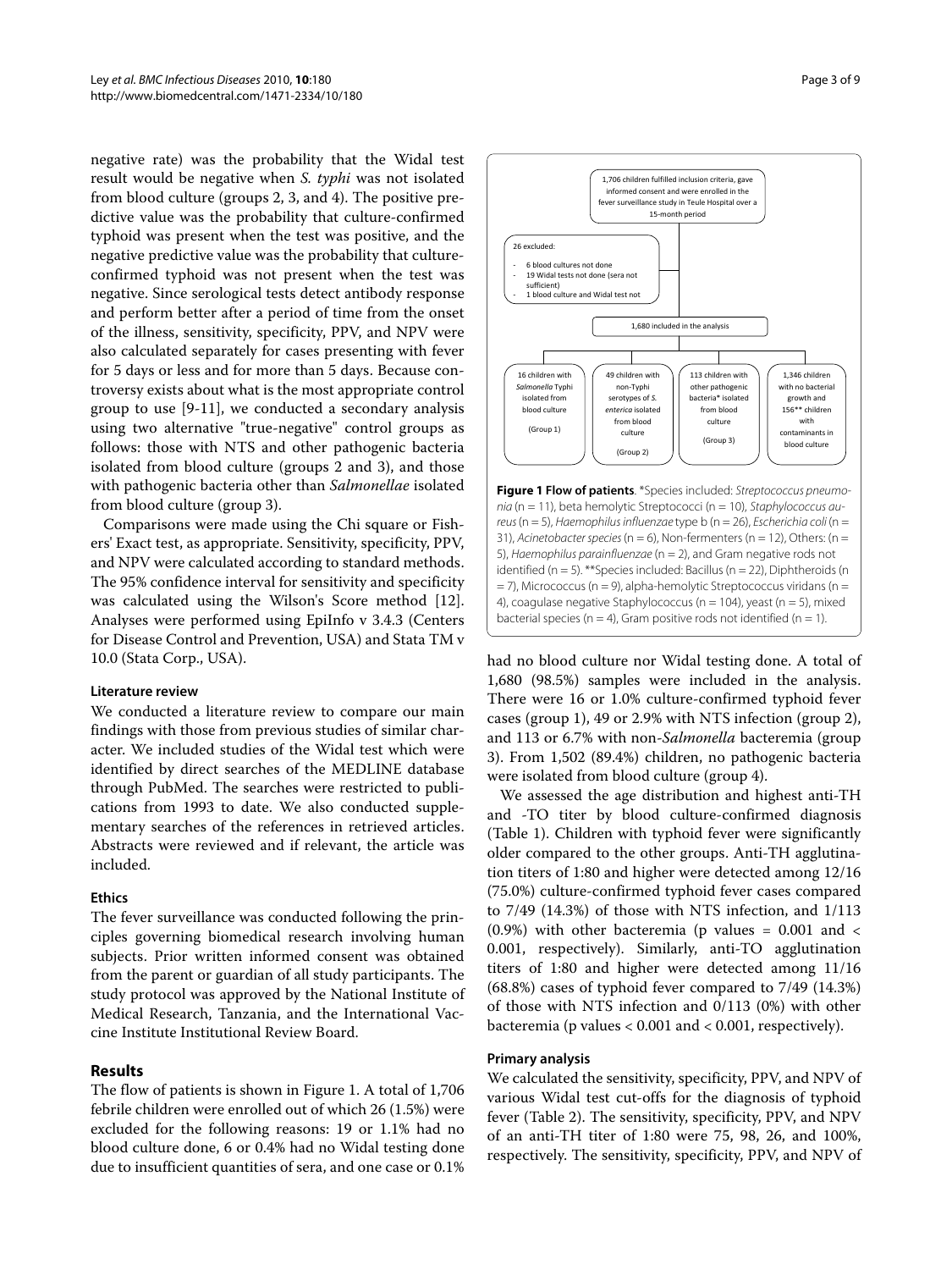| Table 1: Number and cumulative frequencies of <i>a</i> nti-TH and anti-TO levels overall and by blood culture isolates |
|------------------------------------------------------------------------------------------------------------------------|
|------------------------------------------------------------------------------------------------------------------------|

| <b>Highest titer reached;</b><br>Number (%) | All $(n = 1,680)$ | <b>Children with culture-confirmed</b><br>typhoid fever $(n = 16)$ | Children with non-Typhi<br>serotypes of S. enterica ( $n = 49$ ) | Children with other pathogenic<br>bacteria ( $n = 113$ ) | Children with no<br>pathogenic bacteria<br>isolated ( $n = 1,502$ ) |  |
|---------------------------------------------|-------------------|--------------------------------------------------------------------|------------------------------------------------------------------|----------------------------------------------------------|---------------------------------------------------------------------|--|
| Median age (Range)*                         | 1.83<br>(14.81)   | 7.21<br>(11.96)                                                    | 1.58<br>(6.73)                                                   | 1.43<br>(11.83)                                          | 1.84<br>(14.81)                                                     |  |
| <b>Anti-TH</b>                              |                   |                                                                    |                                                                  |                                                          |                                                                     |  |
| $\geq 1:640$                                | 15(0.9)           | 3(18.8)                                                            | 5(10.2)                                                          | 0(0)                                                     | 7(0.5)                                                              |  |
| 1:320                                       | 24(1.4)           | 6(37.5)                                                            | 6(12.2)                                                          | 0(0)                                                     | 12(0.8)                                                             |  |
| 1:160                                       | 36(2.1)           | 11(68.8)                                                           | 7(14.3)                                                          | 0(0)                                                     | 18(1.2)                                                             |  |
| 1:80                                        | 46(2.7)           | 12 (75.0)                                                          | 7(14.3)                                                          | 1(0.9)                                                   | 26(1.7)                                                             |  |
| 1:40                                        | 85(5.1)           | 12 (75.0)                                                          | 9(18.4)                                                          | 3(2.7)                                                   | 61(4.1)                                                             |  |
| No agglutination                            | 1,595 (94.9)      | 4(25.0)                                                            | 40 (81.6)                                                        | 110 (97.3)                                               | 1,441 (95.9)                                                        |  |
| Anti-TO                                     |                   |                                                                    |                                                                  |                                                          |                                                                     |  |
| ≥1:640                                      | 6(0.4)            | 3(18.8)                                                            | 2(4.1)                                                           | 0(0)                                                     | 1(0.1)                                                              |  |
| 1:320                                       | 18(1.1)           | 6(37.5)                                                            | 3(6.1)                                                           | 0(0)                                                     | 9(0.6)                                                              |  |
| 1:160                                       | 34(2.0)           | 10(62.5)                                                           | 6(12.2)                                                          | 0(0)                                                     | 18(1.2)                                                             |  |
| 1:80                                        | 44(2.6)           | 11(68.8)                                                           | 7(14.3)                                                          | 0(0)                                                     | 26(1.7)                                                             |  |
| 1:40                                        | 95(5.7)           | 12 (75.0)                                                          | 10(20.4)                                                         | 3(2.7)                                                   | 70(4.7)                                                             |  |
| No agglutination                            | 1,585 (94.3)      | 4(25.0)                                                            | 39 (79.6)                                                        | 110 (97.3)                                               | 1,432 (95.3)                                                        |  |

\*P values: Group 1 vs  $4 < 0.001$ ; Group 2 vs  $4 = 0.209$ ; Group 3 vs  $4 = 0.013$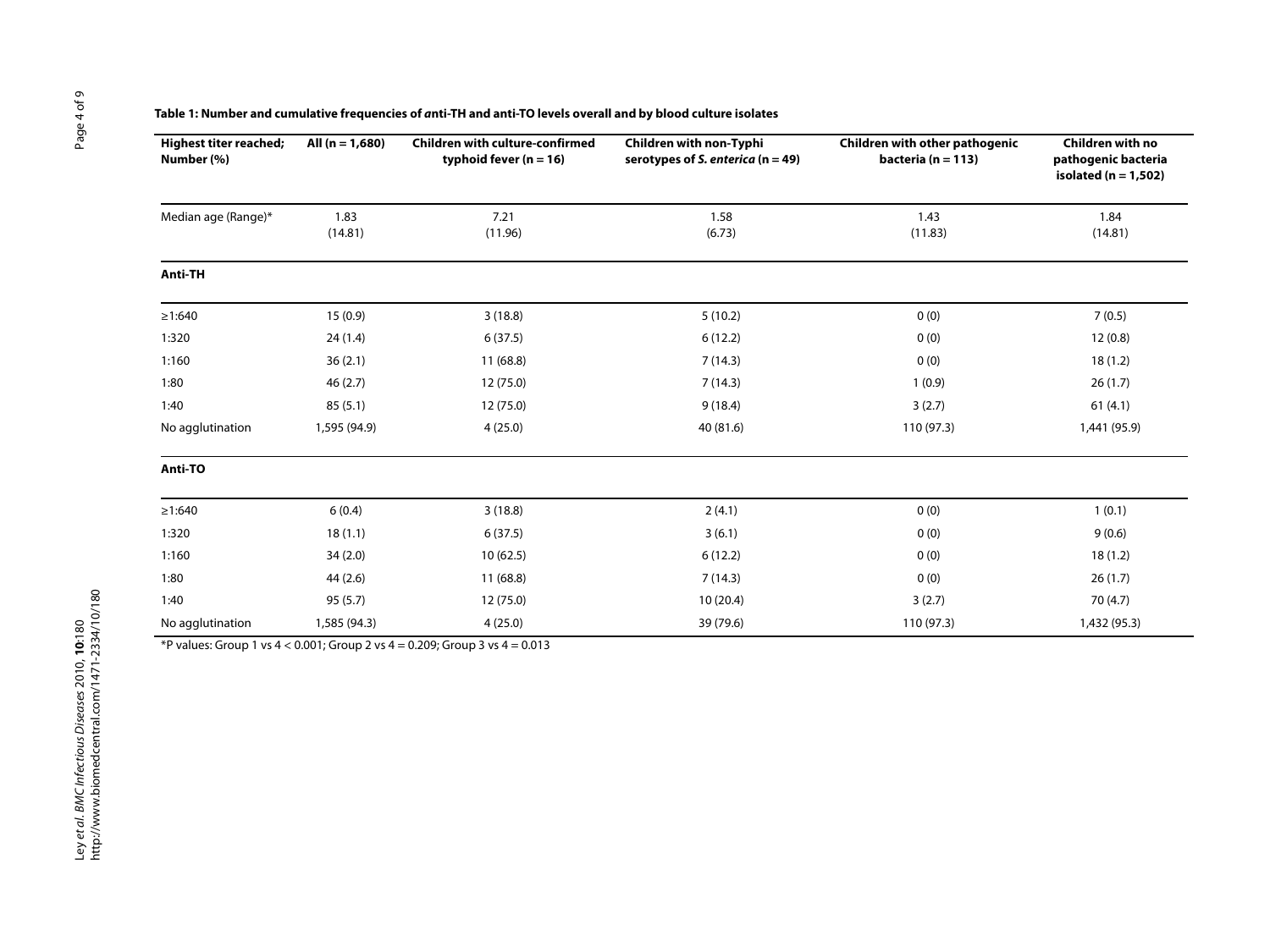| <b>Widal titer</b> | Sensitivity (95%Cl)            | Specificity (95%Cl)                | <b>Positive Predictive</b><br><b>Value</b> | <b>Negative Predictive</b><br><b>Value</b> |
|--------------------|--------------------------------|------------------------------------|--------------------------------------------|--------------------------------------------|
| TH $\geq$ 1:80     | 12/16, 0.75<br>$(0.51 - 0.90)$ | 1630/1664, 0.98<br>$(0.97 - 0.99)$ | 12/46, 0.26                                | 1630/1634, 1.00                            |
| $TH \ge 1:160$     | 11/16, 0.69<br>$(0.44 - 0.86)$ | 1639/1664, 0.98<br>$(0.98 - 0.99)$ | 11/36, 0.31                                | 1639/1644, 1.00                            |
| TH ≥1:320          | 6/16, 0.38<br>$(0.18 - 0.61)$  | 1646/1664, 0.99<br>$(0.98 - 0.99)$ | 6/24, 0.25                                 | 1646/1656, 0.99                            |
| $TO \ge 1:80$      | 11/16, 0.69<br>$(0.44 - 0.86)$ | 1631/1664, 0.98<br>$(0.97 - 0.99)$ | 11/44, 0.25                                | 1631/1636, 1.00                            |
| $TO \ge 1:160$     | 10/16, 0.63<br>$(0.39 - 0.82)$ | 1640/1664, 0.99<br>$(0.98 - 0.99)$ | 10/34, 0.29                                | 1640/1646, 1.00                            |
| $TO \ge 1:320$     | 6/16, 0.38<br>$(0.18 - 0.61)$  | 1652/1664, 0.99<br>$(0.99 - 1.00)$ | 6/18, 0.33                                 | 1652/1662, 0.99                            |

#### **Table 2: Primary analysis for the performance\* of the Widal test for typhoid fever diagnosis (n = 1680)**

\*The values were calculated using culture-confirmed typhoid fever cases (group 1; n = 16) as the true positives and those cases from which S. typhi were not isolated from blood culture (groups 2, 3, and 4;  $n = 1664$ ) as the true negatives.

an anti-TO titer of 1:80 were 69, 98, 25, and 100%, respectively.

We compared the performance of the Widal test between patients who presented with fever of 5 days or less and those who presented with more than 5 days of fever (Table 3). Of the 16 typhoid fever cases, 6 (37.5%) presented with fever of 5 days or less, and 10 (62.5%) with more than 5 days of fever. Of the 1,664 children in the control group, 1,117 (67%) presented with fever of 5 days or less and 544 (33%) with more than 5 days of fever. Three control cases, whose fever duration was unknown, were excluded from the analysis. The sensitivity of an anti-TH and -TO titer of 1:80 increased, however not significantly, from 67% to 80% and 67% to 70%, respectively, with the longer duration of fever prior to admission (both p > 0.05). The PPV of an anti-TH and -TO titer of 1:80 increased from 21% to 30% and 19% to 30% (both  $p >$ 0.05), respectively, with the longer duration of fever prior to admission. But the change was also not statistically significant.

#### **Secondary analysis**

Using different control groups, we compared the resulting sensitivity, specificity, PPV, and NPV of a Widal test cut-off of an anti-TH and -TO titer of ≥1:80 for the diagnosis of typhoid fever (Table 4). Changing the control group had no significant effect on the sensitivity, specificity, and NPV but markedly increased the PPV of an anti-TH titer of ≥1:80 from 26% to 92% and the PPV of an anti-TO titer of ≥1:80 from 25% to 100%.

#### **Comparison with earlier studies**

We found 4 articles from 3 countries. In this series, the age group included and prevalence of blood-culture confirmed typhoid fever varied considerably. The cut-off titer

used ranged from ≥1:20 to ≥1:200 and the resulting sensitivity, specificity, PPV and NPV varied considerably (Table 5).

## **Discussion**

We found that a Widal titer of ≥1:80 was the optimal indicator of typhoid fever in our study population. The PPV, NPV and specificity in the primary analysis was more-orless unchanged from the cut-off titers of ≥1:80 to ≥1:320, whereas the sensitivity was highest at a cut-off titer of ≥1:80. Although the Widal test at this cut-off titer performed relatively well in terms of sensitivity, specificity and NPV, its PPV was low. It has been argued that PPV is the most important measure of a clinical diagnostic method since it represents the proportion of patients with positive test results that are correctly diagnosed [13]. The PPV is not intrinsic to the test; it is affected by prevalence of the disease. In our setting, where 16 (1%) out of 1,680 febrile patients admitted to the pediatric ward had culture-proven typhoid fever, a negative Widal test result would have a good predictive value for the absence of disease but a positive result would have a low predictive value for typhoid fever, making the use of the Widal test in our setting questionable.

In a previous paper describing the clinical aspects of the children included in this study [14] older age and long duration of fever were predictive of typhoid fever in this group.

There are several difficulties associated with evaluation of the Widal test. Firstly, levels of agglutinins detectable in the non-infected populations of different areas vary considerably by time and place depending on the endemicity of the disease, which affects test performance. For example, the sensitivity and specificity of a Widal test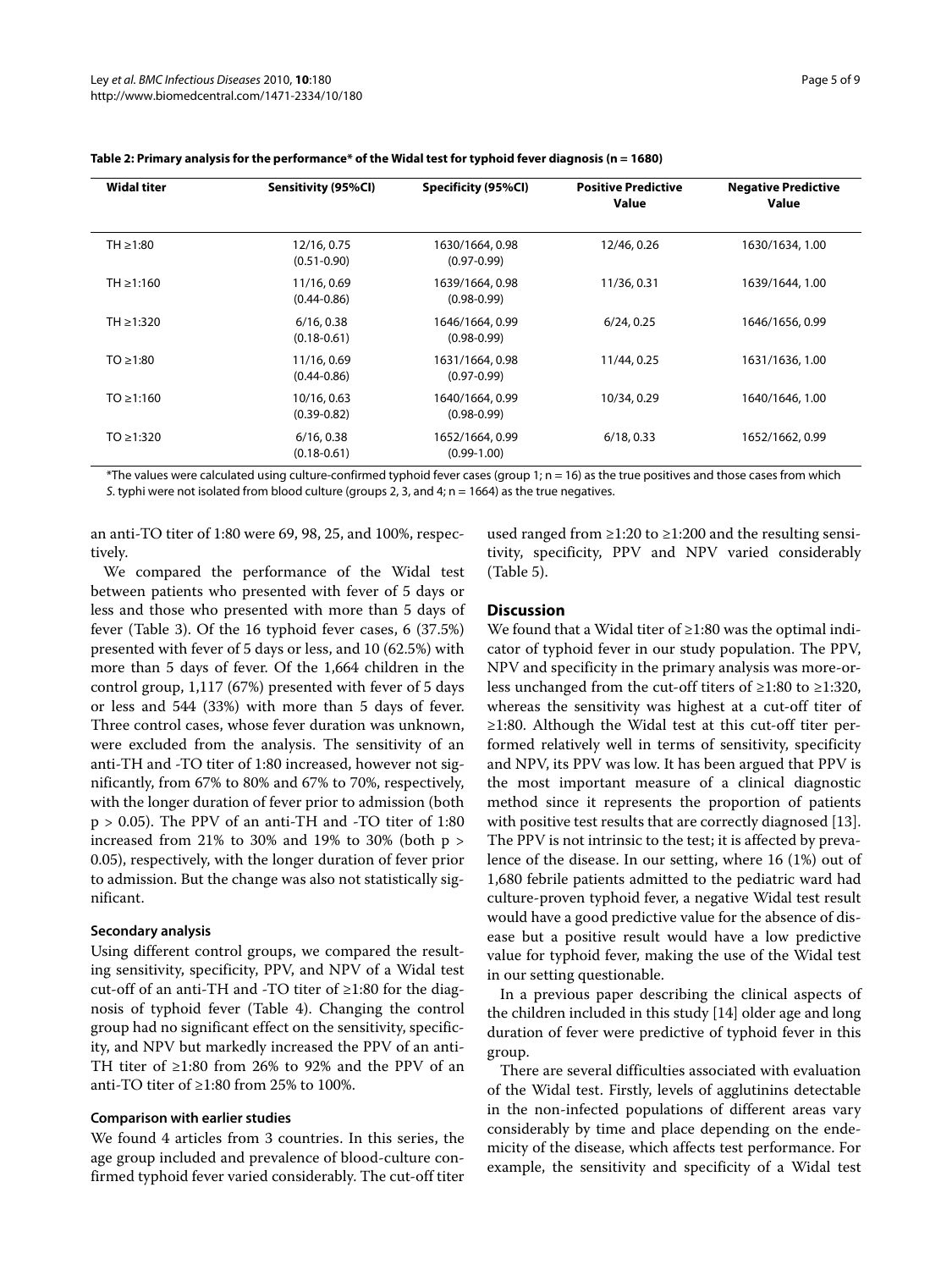| <b>Widal titer</b>                              | <b>Sensitivity</b><br>(95%CI) | Specificity (95%Cl)                | <b>Positive Predictive</b><br>Value | <b>Negative Predictive Value</b> |  |
|-------------------------------------------------|-------------------------------|------------------------------------|-------------------------------------|----------------------------------|--|
| $\leq$ 5 days fever (n = 1123)                  |                               |                                    |                                     |                                  |  |
| $TH \geq 1:80$                                  | 4/6, 0.67<br>$(0.30 - 0.90)$  | 1102/1117, 0.99<br>$(0.98 - 0.99)$ | 4/19, 0.21                          | 1102/1104, 1.00                  |  |
| $TH \ge 1:160$                                  | 3/6, 0.50<br>$(0.19 - 0.81)$  | 1106/1117, 0.99<br>$(0.98 - 0.99)$ | 1106/1109, 1.00                     |                                  |  |
| TH ≥1:320                                       | 2/6, 0.33<br>$(0.10 - 0.70)$  | 1110/1117, 0.99<br>$(0.99 - 1.00)$ | 2/9, 0.22                           | 1110/1114, 1.00                  |  |
| $TO \ge 1:80$                                   | 4/6, 0.67<br>$(0.30 - 0.90)$  | 1100/1117, 0.98<br>$(0.98 - 0.99)$ | 4/21, 0.19                          | 1100/1102, 1.00                  |  |
| $TO \ge 1:160$                                  | 3/6, 0.50<br>$(0.19 - 0.81)$  | 1107/1117, 0.99<br>$(0.98 - 1.00)$ | 3/13, 0.23                          | 1107/1110, 1.00                  |  |
| $TO \ge 1:320$                                  | 1/6, 0.17<br>$(0.03 - 0.56)$  | 1112/1117, 1.00<br>$(0.99 - 1.00)$ | 1/6, 0.17                           | 1112/1117, 1.00                  |  |
| $>$ 5 days fever (n = 554)                      |                               |                                    |                                     |                                  |  |
| TH $\geq$ 1:80                                  | 8/10, 0.80<br>$(0.49 - 0.94)$ | 525/544, 0.97<br>$(0.95 - 0.98)$   | 8/27, 0.30                          | 525/527, 1.00                    |  |
| $TH \ge 1:160$                                  | 8/10, 0.80<br>$(0.49 - 0.94)$ | 530/544, 0.97<br>$(0.96 - 0.98)$   | 8/22, 0.36                          | 530/532, 1.00                    |  |
| TH ≥1:320<br>4/10, 0.40<br>$(0.17 - 0.69)$      |                               | 533/544, 0.98<br>$(0.96 - 0.99)$   | 4/15, 0.27                          | 533/539, 0.99                    |  |
| $TO \geq 1:80$<br>7/10, 0.70<br>$(0.40 - 0.89)$ |                               | 528/544, 0.97<br>$(0.95 - 0.98)$   | 7/23, 0.30                          | 528/531, 0.99                    |  |
| $TO \ge 1:160$<br>7/10, 0.70<br>$(0.40 - 0.89)$ |                               | 530/544, 0.97<br>$(0.96 - 0.98)$   | 7/21, 0.33                          | 530/533, 0.99                    |  |
| $TO \ge 1:320$                                  | 5/10, 0.50<br>$(0.24 - 0.76)$ | 537/544, 0.99<br>$(0.97 - 0.99)$   | 5/12, 0.42                          | 537/542, 0.99                    |  |

#### **Table 3: Comparison of the performance\* of the Widal test for typhoid fever diagnosis by number of days of fever\*\* prior to admission**

 $*$ The values were calculated using culture-confirmed typhoid fever cases (group 1;  $n = 16$ ) as the true positives and those cases from which S. typhi were not isolated from blood culture (groups 2, 3, and 4; n = 1664) as the true negatives. \*\*Three patients whose fever duration was unknown were excluded from the analysis.

anti-TO titer of 1:80 in Kolkata, India was 58% and 85% [10] compared to our findings of 69% and 98%. Secondly, test performance is also affected by cross-reacting infections. In our study, none of the 113 children with non-*Salmonella* bacteremia exhibited titers above 1:80 for both O and H, although cross-reactions with *Klebsiella spp*. and *Staphylococcus aureus* [15] have been reported. In contrast, 7 (14.3%) of the 49 children with NTS had titers above 1:80 for both O and H. There is also the possibility of cross-reactivity with non-bacterial infections such as malaria, dengue, hepatitis A, and infectious mononucleosis [2,9,16]. The third limitation is the choice of a satisfactory gold standard for diagnosis. We used blood culture-positive patients as our true positives. Although bone marrow culture would be the ideal gold standard, this test is difficult to perform in small rural hospitals in Africa. We found that 26 (1.7%) of 1,502 children from whom pathogenic bacteria were not isolated showed agglutination at 1:80 or higher, both for O and H antigens. These may be Widal false positive results due to cross-reaction. Alternatively, since the reported sensitivity of a single blood culture is only 40% to 60% [16-19], some of these are likely to be false negative blood culture results. The final, and what we found to be the most contentious issue, is the selection of the most appropriate control group. It is difficult to choose patients with febrile illness who are blood culture-negative and who definitely do not have typhoid fever. Furthermore, there were relatively few hospitalized children with no bacteremia in the same age range as those with typhoid fever. Thus, the control children were significantly younger than the cases. For our primary analysis, we used groups 2, 3 and 4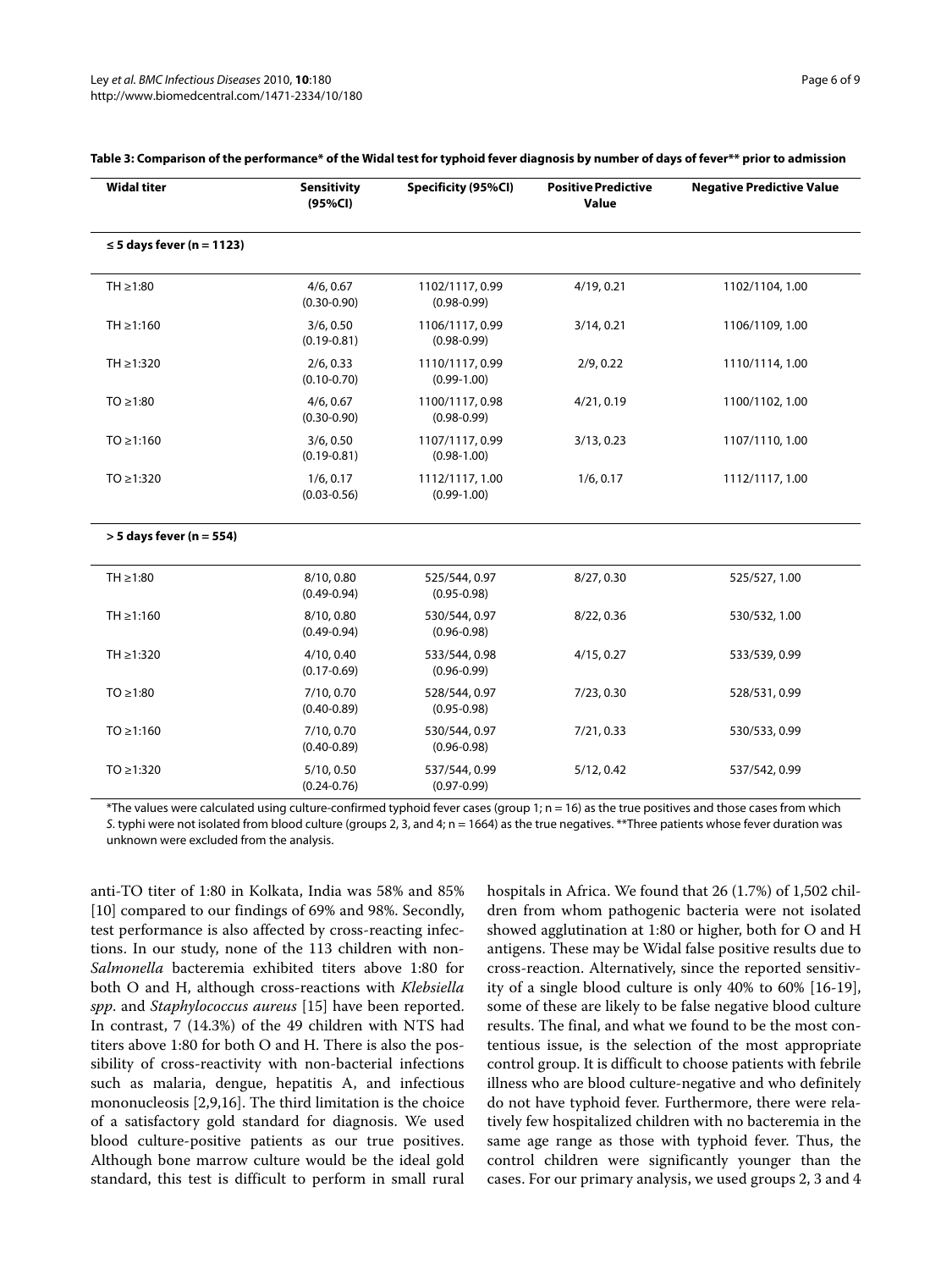| Control group                                        | Sensitivity (95%Cl)            | Specificity (95%Cl)                | <b>Positive Predictive Value</b> | <b>Negative Predictive Value</b> |  |  |
|------------------------------------------------------|--------------------------------|------------------------------------|----------------------------------|----------------------------------|--|--|
| TH titer $\geq 1:80$ :                               |                                |                                    |                                  |                                  |  |  |
| Groups 2, 3, and 4<br>$(n = 1664)$                   | 12/16, 0.75<br>$(0.51 - 0.90)$ | 1630/1664, 0.98<br>$(0.97 - 0.99)$ | 12/46, 0.26                      | 1630/1634,<br>1.00               |  |  |
| Groups 2 and 3 (n<br>$= 162$                         | 12/16, 0.75<br>$(0.51 - 0.90)$ | 154/162, 0.95<br>$(0.91 - 0.97)$   | 12/20, 0.60                      | 154/158, 0.97                    |  |  |
| Group $3(n = 113)$<br>12/16, 0.75<br>$(0.51 - 0.90)$ |                                | 112/113, 0.99<br>$(0.95 - 1.00)$   | 12/13, 0.92                      | 112/116, 0.97                    |  |  |
| TO titer ≥1:80:                                      |                                |                                    |                                  |                                  |  |  |
| Groups 2, 3, and 4<br>$(n = 1664)$                   | 11/16, 0.69<br>$(0.44 - 0.86)$ | 1631/1664, 0.98<br>$(0.97 - 0.99)$ | 11/44, 0.25                      | 1631/1636,<br>1.00               |  |  |
| Groups 2 and 3 (n<br>$= 162$                         | 11/16, 0.69<br>$(0.44 - 0.86)$ | 155/162, 0.96<br>$(0.91 - 0.98)$   | 11/18, 0.61                      | 155/160, 0.97                    |  |  |
| 11/16, 0.69<br>Group $3(n = 113)$<br>$(0.44 - 0.86)$ |                                | 113/113, 1.00<br>$(0.97 - 1.00)$   | 11/11, 1.00                      | 113/118, 0.96                    |  |  |

#### **Table 4: Secondary analysis of the performance of a Widal anti-TH and -TO titer of ≥1:80 for typhoid fever diagnosis using group 1 as true positives and three different control groups as true negatives\***

\*Group 1 were those with S. typhi isolated from blood culture (n = 16), group 2 were those with non-typhi serotypes of S. enterica (NTS) isolated from blood culture (n = 49), group 3 were those with pathogenic bacteria other than Salmonellae isolated from blood culture (n = 113), and group 4 were those whose blood culture yielded no bacterial pathogen ( $n = 1502$ ).

(i.e., all children admitted for a febrile illness who were subsequently culture-negative for *S. typhi*). These would be the most conservative controls for specificity since blood culture picks up only a fraction of typhoid cases, resulting in a control group that is likely contaminated with culture-negative typhoid cases. Despite this, the specificity of the Widal test was high. Using the more exclusive control groups as others had done previously [9-11] did not appreciably alter the sensitivity, specificity, and NPV but they increased the PPV.

The previous studies included in our review (Table 5) had not been performed in Africa hence different cut - off titers were applied, and the resulting sensitivity, specificity, PPV and NPV varied considerably. PPV as well as NPV are dependent on the prevalence of disease within the group of participants; the selection process of study participants has therefore direct influence on the results. The difficulty of choosing the correct control group has been noted earlier [9]. While the gold standard, blood culture, is applied in most studies, the true negatives may be defined as febrile patients with a non-typhi laboratoryconfirmed diagnosis as done by Parry et al. and Olsen et al. [9,20]. Alternatively, some studies use healthy controls. Choo et al [21]. considered all febrile cases with an *S.typhi* negative blood culture as the control group which is problematic as a number of blood culture-negative results are likely to be false-negative due to the poor sensitivity of the blood culture [17-19,22]. Furthermore, it is

difficult to compare the different test kits, as varying antigens perform differently [23].

#### **Conclusion**

In summary, a Widal titer of  $\geq 1:80$  performed relatively well in terms of sensitivity and specificity. However, the low prevalence of typhoid fever of approximately 1% amongst children at Teule Hospital meant that the Widal test was only useful for excluding the disease.

Considering the low cost of Widal testing and the absence of comparably cheap tests, Widal testing is likely to remain the test of choice in many developing country settings. But the need for rapid and cheap diagnostic tools with superior performance remains high.

#### **Competing interests**

The authors declare that they have no competing interests.

#### **Authors' contributions**

BL performed the Widal tests, analyzed and compared results and wrote the manuscript; GM was in charge of the implementation and management of the study; KT performed Widal tests, analyzed results and contributed to the manuscript; BA supervised the laboratory where blood cultures were performed and contributed to the manuscript; LvS provided scientific support to study staff and manuscript and was involved in clinical care of participants; IH was involved in clinical care of participants; AM was in charge of data management; AS performed blood culture procedures, RM facilitated activities to make data collection possible, SA provided laboratory support; DRK performed the statistical analysis; RLO provided scientific support to the manuscript; JDC provided scientific support to the manuscript; HR provided major contributions to the manuscript; HW provided scientific support to the manuscript; SM facilitated activities to make data collection possible; JLD provided major scientific support to the manuscript and was involved in clinical care of participants.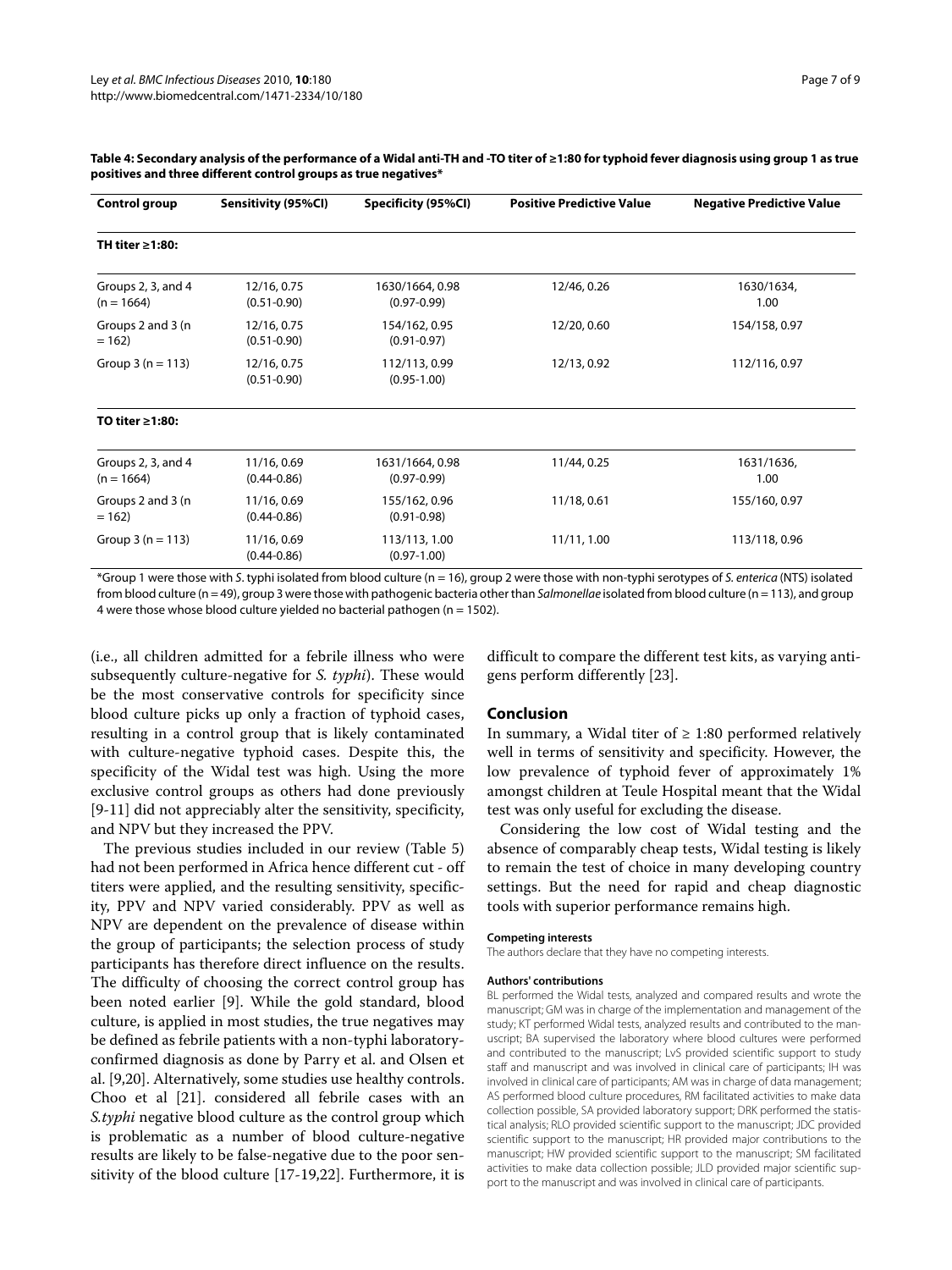## **Table 5: Summary of Widal performances in earlier studies**

| <b>Authors</b> | <b>Date</b>   | <b>Study</b><br>Country | Samp<br>le Size | <b>Age classes</b><br>included | Prevalence<br>of S. typhi in<br>participants | Sensitivity                                      | <b>Specificity</b>                     | <b>PPV</b>                              | <b>NPV</b>                                  | Cut Off<br><b>Titer</b>                                   | <b>Control Group(s)</b>                                                                              | Gold<br><b>Standard</b>               |
|----------------|---------------|-------------------------|-----------------|--------------------------------|----------------------------------------------|--------------------------------------------------|----------------------------------------|-----------------------------------------|---------------------------------------------|-----------------------------------------------------------|------------------------------------------------------------------------------------------------------|---------------------------------------|
| Choo et al.    | 1993          | Malaysia                | 2382            | Children                       | 6.1%                                         | 89%                                              | 89%                                    | < 50%                                   | 99.2%                                       | O or $H \ge 1:40$                                         | Non-typhoid febrile<br>children admitted<br>to hospital                                              | Blood<br>Culture                      |
| Parry et al.   | 1999          | Vietnam                 | 2000            | Children &<br>Adults           | 30.8%                                        | O: 49%<br>H: 67%;<br>O or H<br>≥1:100:88<br>$\%$ | O: 97%<br>H: 96%;<br>O or H ≥1:100:87% | O: 88%<br>H: 88%;<br>OorH<br>≥1:100:74% | O:82%<br>H: 87%;<br>O or $H \ge 1:100:94\%$ | $O: \ge 1:200$<br>$H: \ge 1:100$<br>O or H<br>$\ge$ 1:100 | Lab confirmed<br>malaria, dengue or<br>bacteremia                                                    | Blood<br>Culture                      |
| Wilke et al.   | 2002          | Turkey                  | 410             | $\geq$ 18 y                    | 13.2%                                        | 52%<br>Post 7-10d:<br>90%                        | 88%<br>Post 7-10 d: 90%                | 76%<br>Post 7-10 d:<br>88%              | 71%<br>Post 7-10 d: 93%                     | $O: \geq 1:200$<br>$H: \ge 1:200$                         | Healthy controls,<br>nontyphoidal<br>febrile patients,<br>blood culture<br>negative febrile<br>cases | Blood<br>Culture,<br>Stool<br>Culture |
| Olsen et al.   | 2004          | Vietnam                 | 80              | $\geq 3y$                      | 73.8%                                        | 64% (field)<br>61% (lab)                         | 76% (field)<br>100% (lab)              | 88% (field)<br>100% (lab)               | 43% (field)<br>48% (lab)                    | O or H<br>$\ge$ 1:100                                     | Lab confirmed<br>bacteremia, AFB,<br>dengue, malaria,<br>pos. stool culture,<br>pos. urine culture   | Blood<br>Culture                      |
| Ley et al.     | This<br>study | Tanzania                | 1680            | 2 m. - 14y                     | 1%                                           | 75%                                              | 98%                                    | 26%                                     | 100%                                        | $H: \ge 1:80$                                             | Non-typhoidfebrile<br>children admitted<br>to hospital                                               | Blood<br>Culture                      |